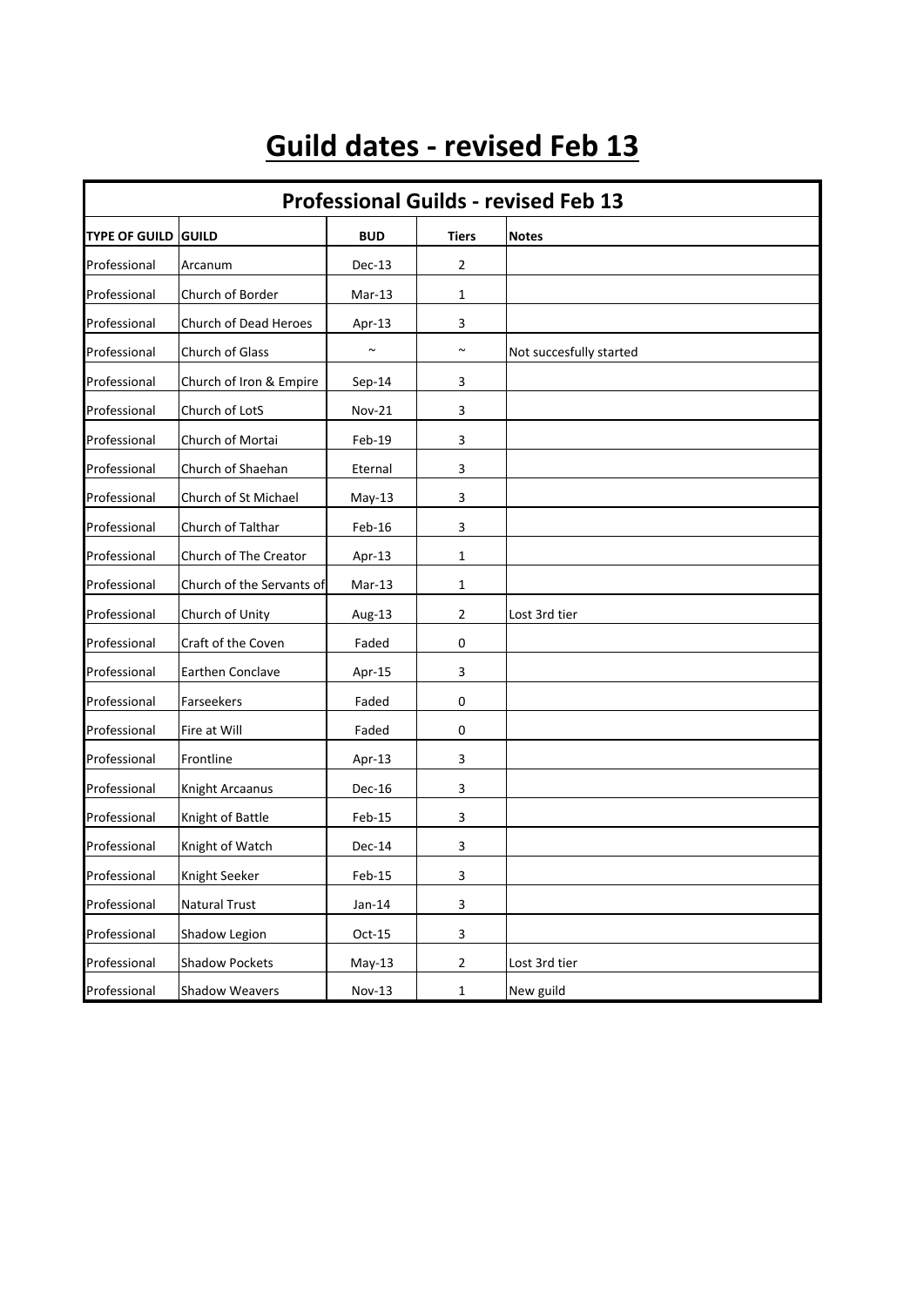| <b>Political Guilds - revised Feb 13</b> |                              |               |                |               |  |  |  |
|------------------------------------------|------------------------------|---------------|----------------|---------------|--|--|--|
| Political                                | Banished                     | $Jan-14$      | 1              |               |  |  |  |
| Political                                | Claws of the Circle          | Apr-13        | $\overline{2}$ | Lost 3rd tier |  |  |  |
| Political                                | Deci Gents                   | $Oct-13$      | 3              |               |  |  |  |
| Political                                | Deci Urchins                 | $Dec-13$      | 1              | New guild     |  |  |  |
| Political                                | Despana                      | Faded         | $\mathbf 0$    |               |  |  |  |
| Political                                | Enclave                      | $Sep-13$      | 3              |               |  |  |  |
| Political                                | <b>Fractured Thought</b>     | $Jul-13$      | $\overline{2}$ | Lost 3rd tier |  |  |  |
| Political                                | <b>Halls of Glass</b>        | Apr-14        | 3              |               |  |  |  |
| Political                                | <b>Hell Company</b>          | $Jan-14$      | $\overline{2}$ |               |  |  |  |
| Political                                | <b>ICOB</b>                  | Faded         | $\mathbf 0$    |               |  |  |  |
| Political                                | Knights of Legend            | Oct-14        | 3              |               |  |  |  |
| Political                                | Lost Ones                    | Faded         | 0              |               |  |  |  |
| Political                                | <b>Natural Power</b>         | $May-13$      | 1              |               |  |  |  |
| Political                                | <b>Starlight &amp; Glory</b> | $Sep-13$      | $\overline{3}$ |               |  |  |  |
| Political                                | Warsmiths                    | Faded         | $\mathbf 0$    |               |  |  |  |
| Political                                | White Lotus                  | <b>Nov-13</b> | 1              | New guild     |  |  |  |
| Political                                | Yeoman of the Empire         | Feb-14        | 1              | New guild     |  |  |  |